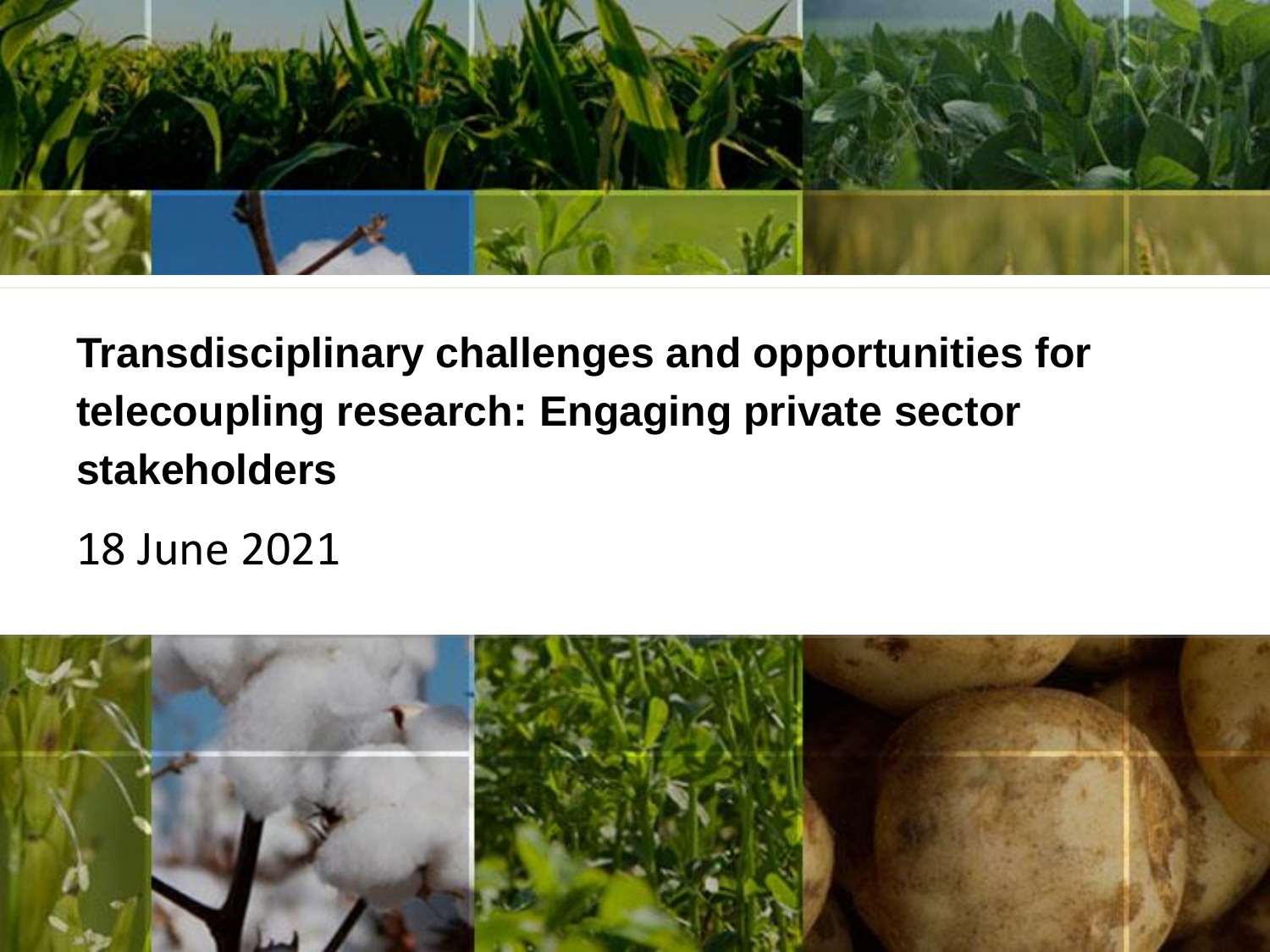## My perspective

- Research background in crop, land use, and integrated assessment modeling
- 6 years as lead scientist for a non-profit multistakeholder organization
- Develop science-based tools and programs for the private sector to use in reducing environmental impacts from US commodity crop agriculture
	- Tools require models and agronomy
	- Programs require transdisciplinary approaches integrating geography, social science, environmental models and data analysis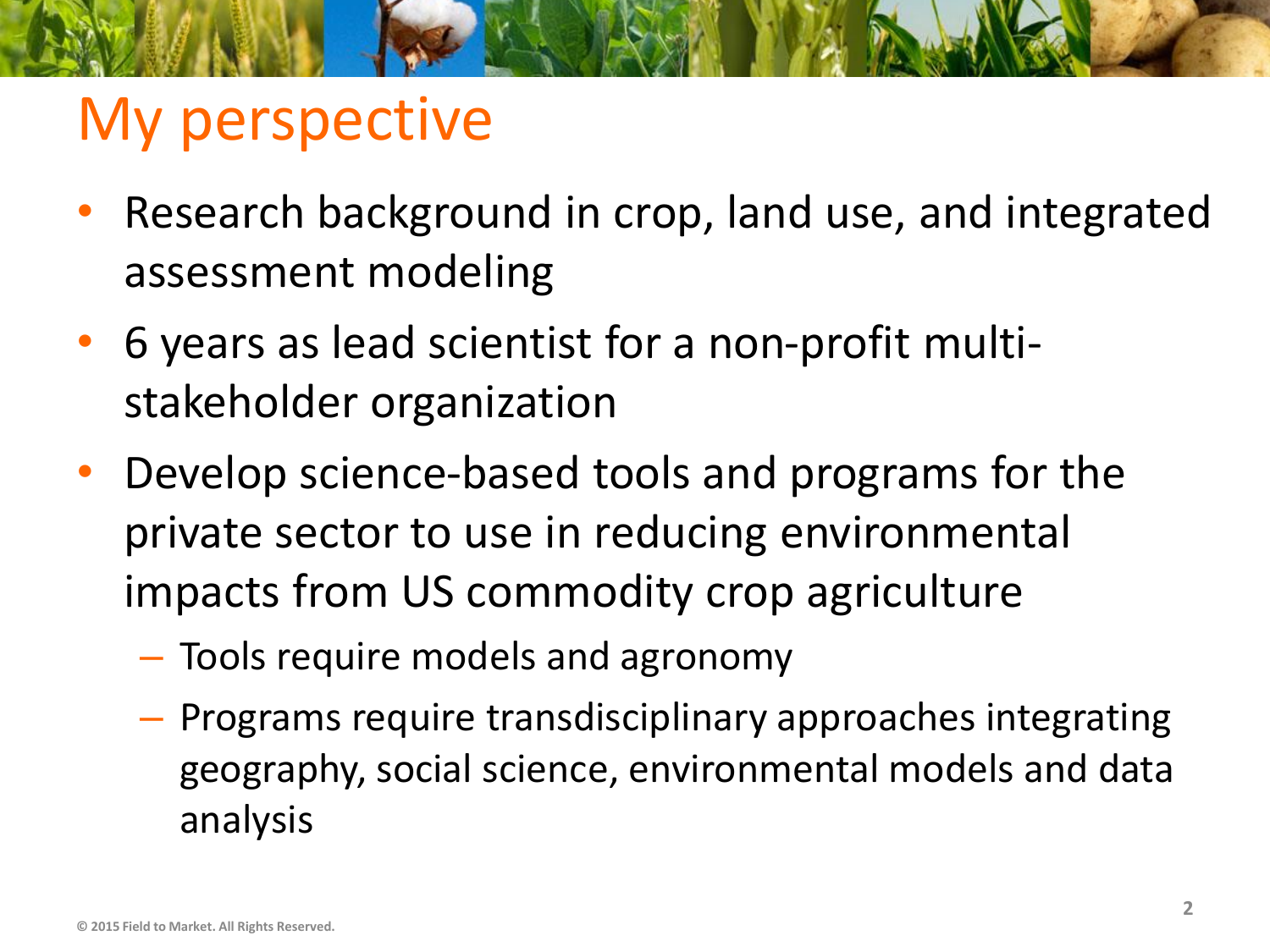# What does it take for a private sector program to be effective?

- Technical measurement tools are necessary but not sufficient
- Need to understand the supply chain dynamics, the motivations of landowners and managers and have effective strategies for engaging them
	- Need partnerships with experts in the community
- Paying for data collection does not drive change. Supporting change by strategic investment in what the impacted community needs might.
	- Sustainable soy?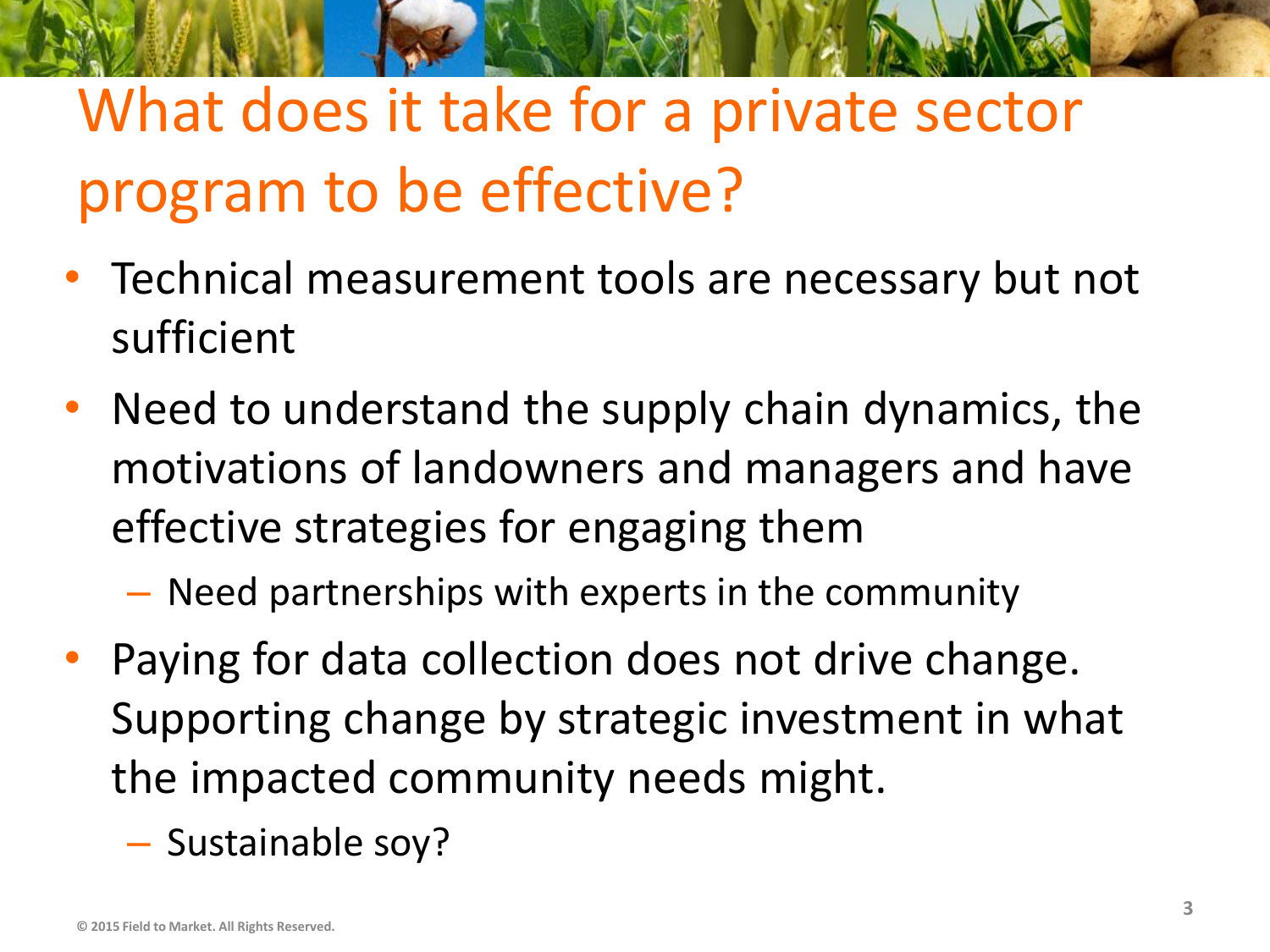# Understanding where to engage to make a difference

- Example: Public pressure on food companies to reduce use of neonicotinoids leads to supply chain pressure on farmers to reduce their use.
	- Farmer's choices when purchasing seed are limited to pre-treated seed with a replant guarantee OR poor performing untreated seed with no guarantee
	- Who is in control of the options? Who has the power to make a difference in the system?

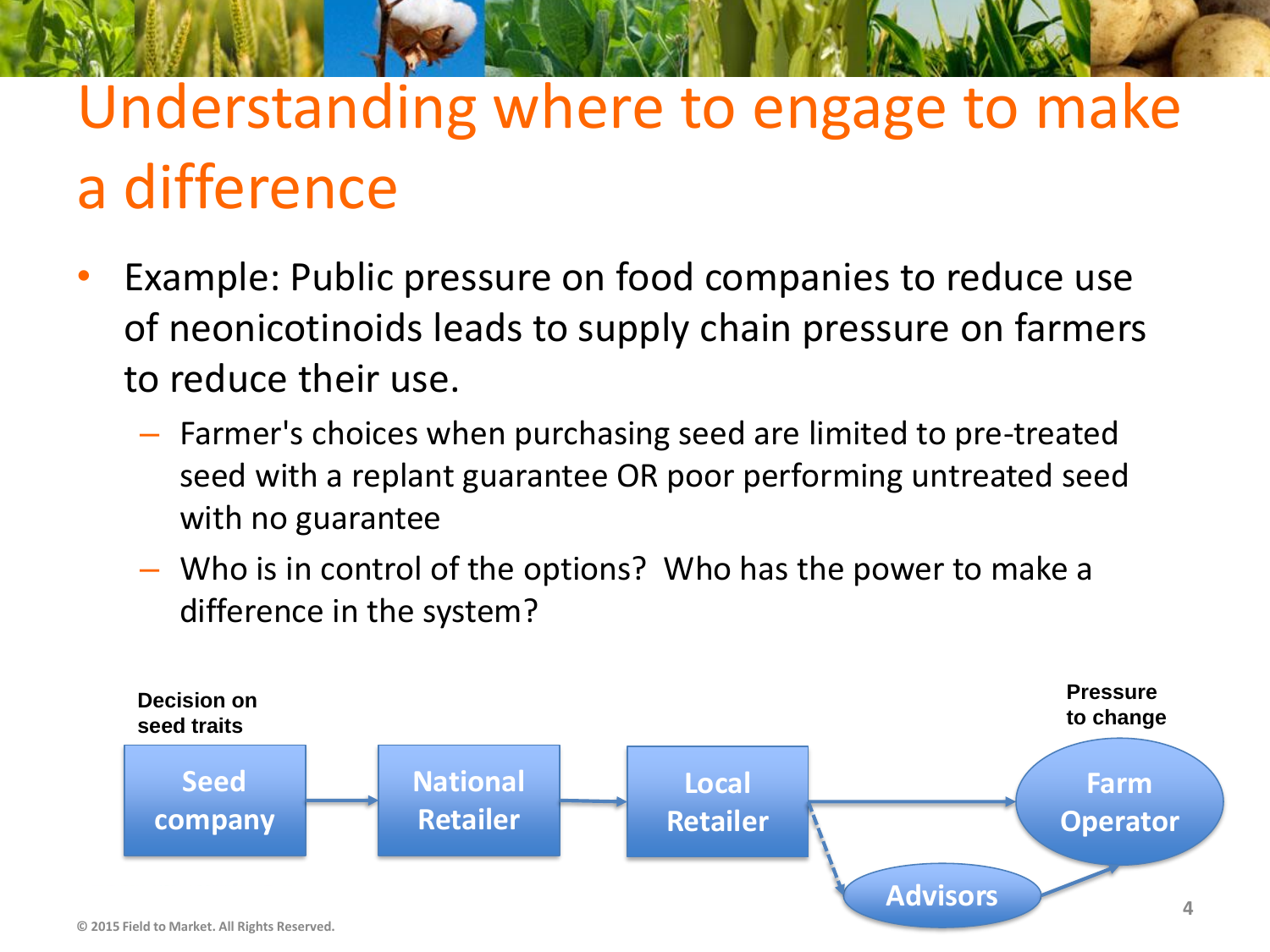# Using Transdisciplinary Science to Challenge Assumptions

- Question is not "How do we influence the farmers to change" but "How do we establish enabling conditions so that the easy choice is also the best choice for the environment"
- Current work is on identifying "structural barriers" that limit conservation practice adoption
	- Supply chain, farm finance, educational and cultural barriers all exist
	- Can be overcome but relatively few farmers have the combination of knowledge, skills, interest and support to do it alone
	- Limited case studies and survey research
	- Partnering with The Nature Conservancy, academics and the Foundation for Food and Agriculture Research to frame the transdisciplinary research needs in this space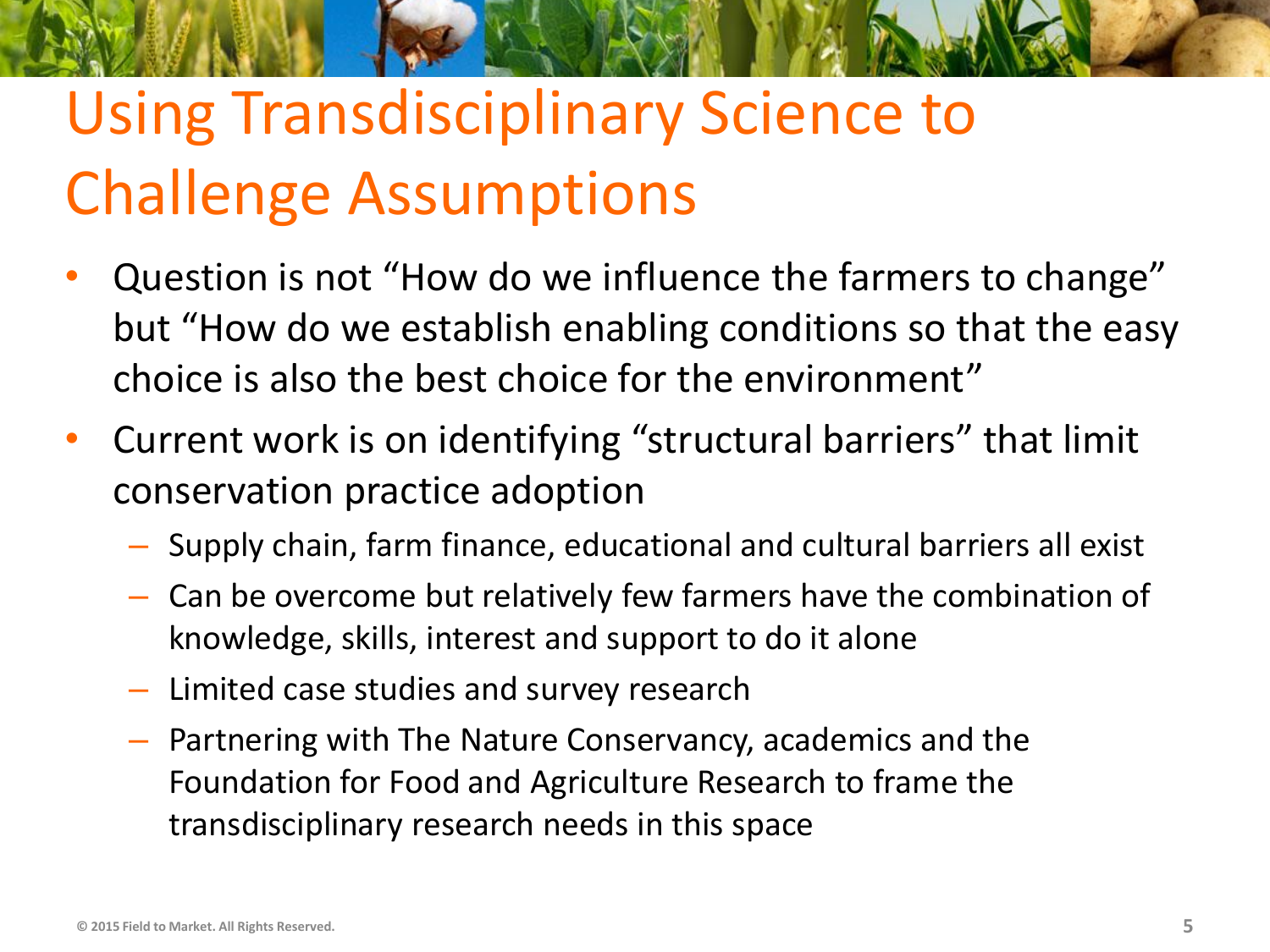#### Corporate climate commitments influencing sourcing lands

#### **Scope 3 Commitments**

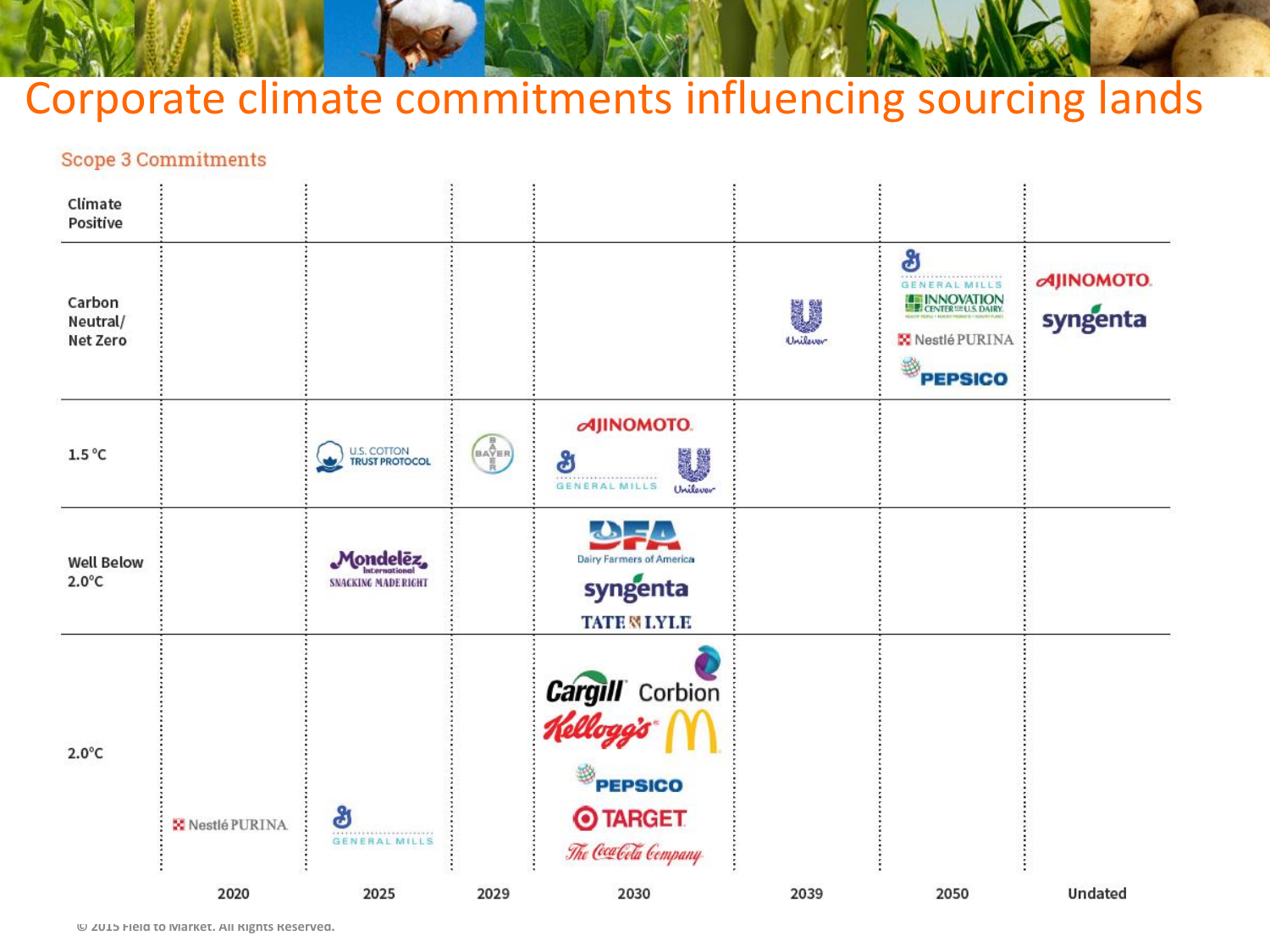## Are these targets meaningful?

- "companies are doing more than they advertise, but making slower progress than originally hoped."
- "corporations' sustainability efforts contend with not only other actors' challenges to their legitimacy and authority, but also their own lack of knowledge and access to information."
	- Freidberg, 2019: <https://doi.org/10.1080/03066150.2018.1534835>
- Measurement and reporting protocols are complex, require long term investment, training and partnerships
- Research to determine whether and under what conditions supply chain efforts to achieve environmental goals are effective is essential
- Understanding who is holding companies accountable to their goals is also key